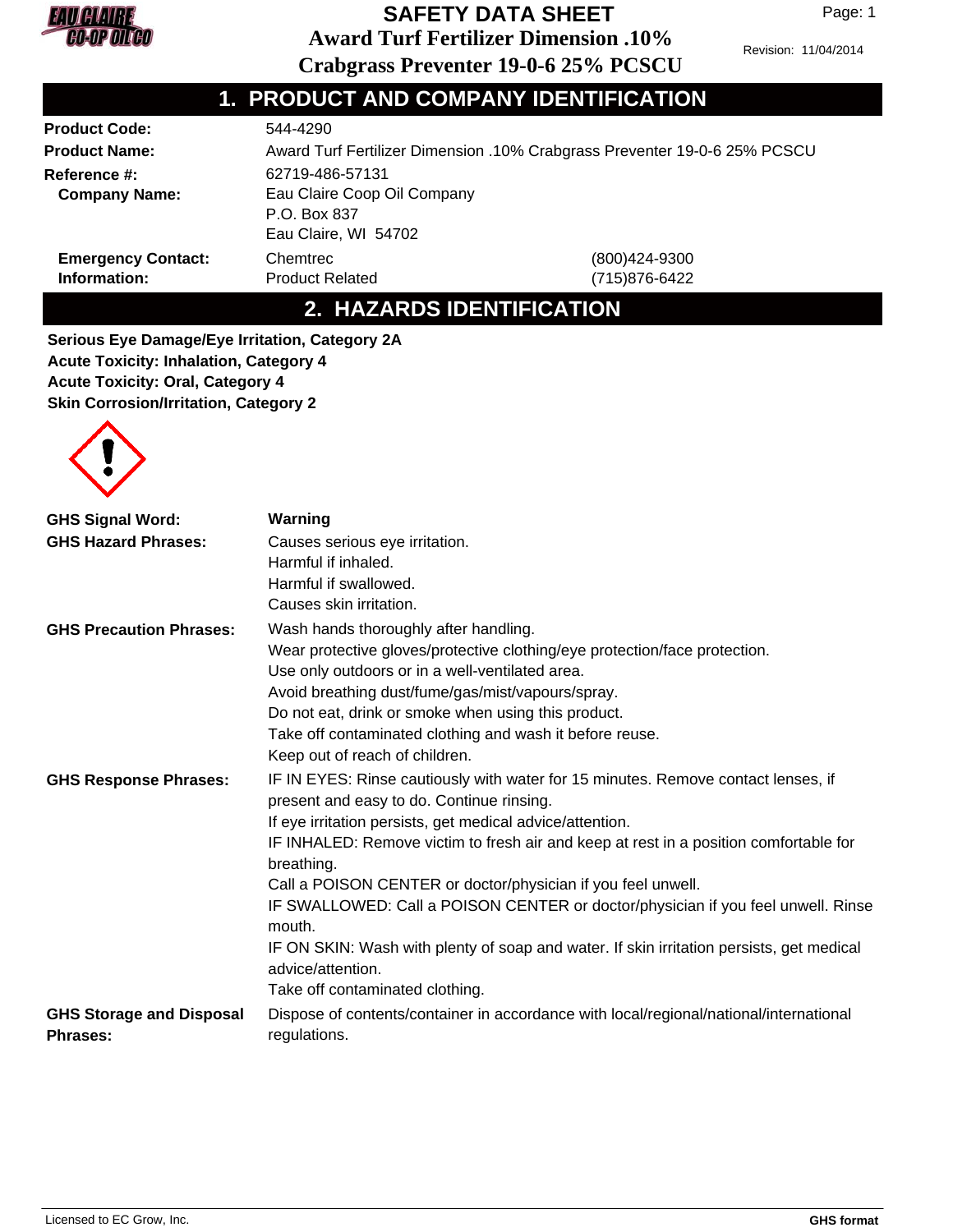| EAUCALAIRE          |  |
|---------------------|--|
| <b>CO-OP OIL CO</b> |  |

Revision: 11/04/2014



| <b>Potential Health Effects</b> | Chronic: Not expected to be a chronic hazard.                                                             |
|---------------------------------|-----------------------------------------------------------------------------------------------------------|
| (Acute and Chronic):            | Acute: May cause respiratory tract irritation.                                                            |
| Inhalation:                     | May be harmful if inhaled. Inhalation of dust may cause respiratory tract irritation.                     |
| <b>Skin Contact:</b>            | May cause skin irritation. May be harmful if absorbed through the skin.                                   |
| <b>Eye Contact:</b>             | May cause eye irritation. Dust may cause mechanical irritation.                                           |
| Ingestion:                      | May be harmful if swallowed. May cause gastrointestinal irritation with nausea, vomiting<br>and diarrhea. |

# **3. COMPOSITION/INFORMATION ON INGREDIENTS**

| CAS#       | Hazardous Components (Chemical Name) | <b>Concentration</b> |
|------------|--------------------------------------|----------------------|
| $57-13-6$  | Urea                                 | $11.0 - 92.0 %$      |
| <b>NA</b>  | Other Non-Hazardous Ingredients      | $2.0 - 85.0 %$       |
| 7447-40-7  | Potassium chloride                   | $4.0 - 70.0 %$       |
| 97886-45-8 | Dithiopyr                            | $0.1 \%$             |
| 16389-88-1 | Dolomitic limestone                  | $2.0 - 85.0 %$       |

# **4. FIRST AID MEASURES**

| <b>Emergency and First Aid</b>     |                                                                                                                                                                                                                                                                                                                                                                                                                                                                        |  |  |  |
|------------------------------------|------------------------------------------------------------------------------------------------------------------------------------------------------------------------------------------------------------------------------------------------------------------------------------------------------------------------------------------------------------------------------------------------------------------------------------------------------------------------|--|--|--|
| <b>Procedures:</b>                 | Remove from exposure and move to fresh air immediately. If not breathing, give artificial                                                                                                                                                                                                                                                                                                                                                                              |  |  |  |
| In Case of Inhalation:             | respiration. Get medical aid.                                                                                                                                                                                                                                                                                                                                                                                                                                          |  |  |  |
| In Case of Skin Contact:           | Flush skin with plenty of water for at least 15 minutes while removing contaminated<br>clothing and shoes. Get medical aid if irritation develops and persists. Wash clothing<br>before reuse.                                                                                                                                                                                                                                                                         |  |  |  |
| In Case of Eye Contact:            | Flush eyes with plenty of water for at least 15 minutes, occasionally lifting the upper and<br>lower eyelids. Get medical aid if irritation develops and persists.                                                                                                                                                                                                                                                                                                     |  |  |  |
| In Case of Ingestion:              | If swallowed, do not induce vomiting unless directed to do so by medical personnel. Get<br>medical aid immediately. Never give anything by mouth to an unconscious person. For<br>further assistance, contact your local Poison Control Center 1-800-222-1222.                                                                                                                                                                                                         |  |  |  |
| <b>Note to Physician:</b>          | Treat symptomatically and supportively.                                                                                                                                                                                                                                                                                                                                                                                                                                |  |  |  |
|                                    | <b>5. FIRE FIGHTING MEASURES</b>                                                                                                                                                                                                                                                                                                                                                                                                                                       |  |  |  |
|                                    |                                                                                                                                                                                                                                                                                                                                                                                                                                                                        |  |  |  |
| <b>Flash Pt:</b>                   | Method Used: Estimate<br>No data.                                                                                                                                                                                                                                                                                                                                                                                                                                      |  |  |  |
| <b>Explosive Limits:</b>           | LEL: No data.<br>UEL: No data.                                                                                                                                                                                                                                                                                                                                                                                                                                         |  |  |  |
| <b>Autoignition Pt:</b>            | No data.                                                                                                                                                                                                                                                                                                                                                                                                                                                               |  |  |  |
|                                    | Suitable Extinguishing Media: Substance is noncombustible; use agent most appropriate to extinguish surrounding fire.<br>Use water spray, dry chemical, carbon dioxide, or appropriate foam.                                                                                                                                                                                                                                                                           |  |  |  |
| <b>Fire Fighting Instructions:</b> | As in any fire, wear a self-contained breathing apparatus in pressure-demand,<br>MSHA/NIOSH (approved or equivalent), and full protective gear. During a fire, irritating<br>and highly toxic gases may be generated by thermal decomposition or combustion.<br>Substance is noncombustible. Decomposes at high temperatures, resulting in toxic and<br>corrosive products. Water runoff can cause environmental damage. Dike and collect<br>water used to fight fire. |  |  |  |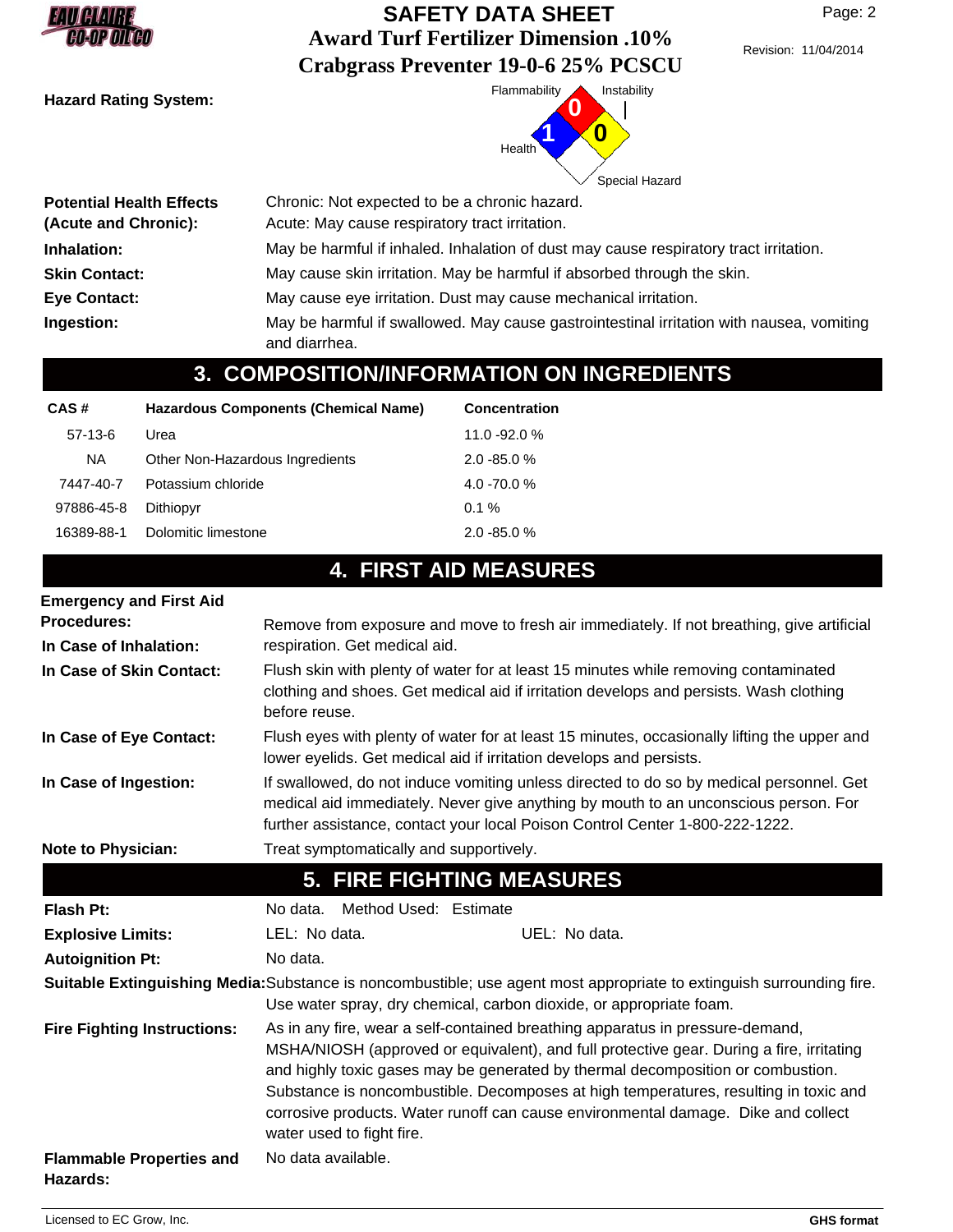

### **Award Turf Fertilizer Dimension .10% SAFETY DATA SHEET**

Revision: 11/04/2014

Page: 3

| <b>Crabgrass Preventer 19-0-6 25% PCSCU</b> |  |
|---------------------------------------------|--|
|---------------------------------------------|--|

**6. ACCIDENTAL RELEASE MEASURES** Use proper personal protective equipment as indicated in Section 8. Spills/Leaks: Vacuum or sweep up material and place into a suitable disposal container. Clean up spills immediately, observing precautions in the Protective Equipment section. Avoid generating dusty conditions. Provide ventilation. **Steps To Be Taken In Case Material Is Released Or Spilled: 7. HANDLING AND STORAGE** Wash hands thoroughly after handling. Remove contaminated clothing and wash before reuse. Use with adequate ventilation. Minimize dust generation and accumulation. Avoid contact with eyes, skin, and clothing. Avoid breathing dust. **Precautions To Be Taken in Handling:** Keep container closed when not in use. Store in a cool, dry, well-ventilated area away from incompatible substances, inaccessible to children and domestic animals. **Precautions To Be Taken in Storing: 8. EXPOSURE CONTROLS/PERSONAL PROTECTION**

#### **CAS # Partial Chemical Name OSHA TWA ACGIH TWA Other Limits** 57-13-6 Urea **Constant Constructs** PEL: PNOR 15 Total 5 Resp. TLV: PNOS 10 Inhalable 3 No data. mg/m3 TLV: PNOS 10 Inhalable 3 Resp. mg/m3 NA Other Non-Hazardous Ingredients No data. No data. No data. 7447-40-7 Potassium chloride The Selling PEL: PNOR 15 Total 5 Resp. TLV: PNOS 10 Inhalable 3 No data. mg/m3 TLV: PNOS 10 Inhalable 3 Resp. mg/m3 97886-45-8 Dithiopyr No data. No data. No data. 16389-88-1 Dolomitic limestone entity of the PEL: 15 Total 5 Respirable TLV: 10 total 5 Respirable No data. mg/m3 TLV: 10 total 5 Respirable mg/m3 **Respiratory Equipment** A respiratory protection program that meets OSHA's 29 CFR 1910.134. **(Specify Type): Eye Protection:** Safety glasses with side-shields conforming to ANSI Z-87. **Protective Gloves:** Wear appropriate gloves to prevent skin exposure. **Other Protective Clothing:** Wear appropriate protective clothing to prevent skin exposure. Use adequate general or local exhaust ventilation to keep airborne concentrations below the permissible exposure limits. Facilities storing or utilizing this material should be equipped with an eyewash facility and a safety shower. **Engineering Controls (Ventilation etc.):** Handle in accordance with good industrial hygiene and safety practice. Wash hands before breaks and at the end of workday. **Work/Hygienic/Maintenance Practices: 9. PHYSICAL AND CHEMICAL PROPERTIES Physical States:** [ ] Gas [ ] Liquid [ X ] Solid **Melting Point:** No data. **Boiling Point:** No data. **Autoignition Pt:** No data. **Appearance and Odor:** Various Colors.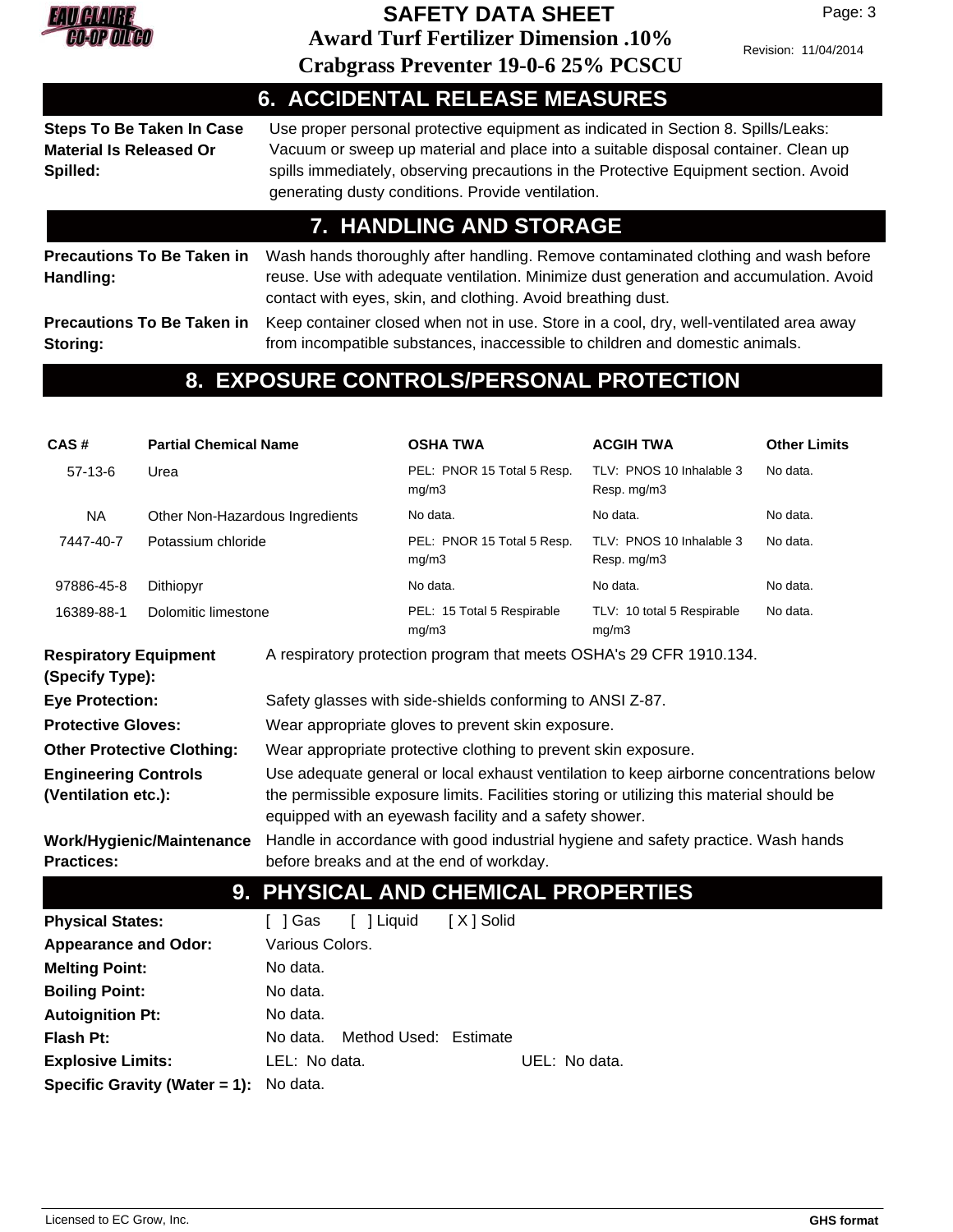

| Vapor Pressure (vs. Air or<br>$mm Hg$ :                     |                                   | No data.                                                                                                                                                                                                                                                                                                                                                                                                                                |            |             |              |             |
|-------------------------------------------------------------|-----------------------------------|-----------------------------------------------------------------------------------------------------------------------------------------------------------------------------------------------------------------------------------------------------------------------------------------------------------------------------------------------------------------------------------------------------------------------------------------|------------|-------------|--------------|-------------|
| Vapor Density (vs. Air = 1):                                |                                   | No data.                                                                                                                                                                                                                                                                                                                                                                                                                                |            |             |              |             |
| <b>Evaporation Rate:</b><br><b>Solubility in Water:</b>     |                                   | No data.                                                                                                                                                                                                                                                                                                                                                                                                                                |            |             |              |             |
|                                                             |                                   | No data.                                                                                                                                                                                                                                                                                                                                                                                                                                |            |             |              |             |
| <b>Percent Volatile:</b>                                    |                                   | No data.                                                                                                                                                                                                                                                                                                                                                                                                                                |            |             |              |             |
|                                                             |                                   | <b>10. STABILITY AND REACTIVITY</b>                                                                                                                                                                                                                                                                                                                                                                                                     |            |             |              |             |
| <b>Reactivity:</b>                                          |                                   | Exposure to moist air or water.                                                                                                                                                                                                                                                                                                                                                                                                         |            |             |              |             |
| Stability:                                                  |                                   | Unstable $\begin{bmatrix} 1 \end{bmatrix}$<br>Stable [X]                                                                                                                                                                                                                                                                                                                                                                                |            |             |              |             |
| <b>Conditions To Avoid -</b><br>Instability:                |                                   | dust generation, Incompatible materials.                                                                                                                                                                                                                                                                                                                                                                                                |            |             |              |             |
| Avoid:                                                      |                                   | Incompatibility - Materials To Strong bases, Strong oxidizing agents, DICHROMATES, Liquid chlorine, Nitrates,<br>Permanganates, Chromyl chloride. No significant incompatibilities identified with<br>common materials and contaminants.                                                                                                                                                                                                |            |             |              |             |
| <b>Byproducts:</b>                                          |                                   | Hazardous Decomposition Or Carbon monoxide, Oxides of potassium, Oxides of sulfur, Oxides of phosphorus,<br>Nitrogen oxides (NOx) and ammonia (NH3), Carbon monoxide, Oxides of nitrogen,<br>Carbon dioxide. oxides of nitrogen.                                                                                                                                                                                                        |            |             |              |             |
| <b>Possibility of Hazardous</b><br><b>Reactions:</b>        |                                   | Will occur [ ] Will not occur [X]                                                                                                                                                                                                                                                                                                                                                                                                       |            |             |              |             |
| <b>Conditions To Avoid -</b><br><b>Hazardous Reactions:</b> |                                   | No data available.                                                                                                                                                                                                                                                                                                                                                                                                                      |            |             |              |             |
|                                                             |                                   | <b>11. TOXICOLOGICAL INFORMATION</b>                                                                                                                                                                                                                                                                                                                                                                                                    |            |             |              |             |
|                                                             | <b>Toxicological Information:</b> | No data available.                                                                                                                                                                                                                                                                                                                                                                                                                      |            |             |              |             |
|                                                             |                                   | CAS# 97886-45-8: Dithiopyr:                                                                                                                                                                                                                                                                                                                                                                                                             |            |             |              |             |
| <b>Carcinogenicity/Other</b><br>Information:                |                                   | Acute toxicity, LD50, Oral, Rat, 5010. MG/KG.<br>Acute toxicity, LD50, Dermal, Rat, 5000. MG/KG.<br>Acute toxicity, LC50, Inhalation, Rat, 5.980 MG/L, 4 H.<br>OSHA: No component of this product present at levels greater than or equal to 0.1% is<br>identified as a carcinogen or potential carcinogen by OSHA. Additional studies are<br>needed to to determine whether the cell transforming activity of quartz is related to its |            |             |              |             |
|                                                             |                                   | carcinogenic potential.                                                                                                                                                                                                                                                                                                                                                                                                                 |            |             |              |             |
| CAS#                                                        |                                   | <b>Hazardous Components (Chemical Name)</b>                                                                                                                                                                                                                                                                                                                                                                                             | <b>NTP</b> | <b>IARC</b> | <b>ACGIH</b> | <b>OSHA</b> |
| $57-13-6$                                                   | Urea                              |                                                                                                                                                                                                                                                                                                                                                                                                                                         | n.a.       | n.a.        | n.a.         | n.a.        |
| <b>NA</b>                                                   |                                   | Other Non-Hazardous Ingredients                                                                                                                                                                                                                                                                                                                                                                                                         | n.a.       | n.a.        | n.a.         | n.a.        |
| 7447-40-7                                                   | Potassium chloride                |                                                                                                                                                                                                                                                                                                                                                                                                                                         | n.a.       | n.a.        | n.a.         | n.a.        |
| 97886-45-8                                                  | Dithiopyr                         |                                                                                                                                                                                                                                                                                                                                                                                                                                         | n.a.       | n.a.        | n.a.         | n.a.        |
| Dolomitic limestone<br>16389-88-1                           |                                   |                                                                                                                                                                                                                                                                                                                                                                                                                                         | n.a.       | n.a.        | n.a.         | n.a.        |

#### This product is toxic to fish and highly toxic to other aquatic organisms including oysters and shrimp. Use with care when applying to turf areas adjacent to any body of water. Drift and runoff from treated turf may adversely affect aquatic organisms in adjacent aquatic sites. Do not apply directly to water or to areas where surface water is present, or to intertidal areas below the mean high water mark. Do not apply when weather conditions favor drift from treated areas. Do not contaminate water when disposing of equipment washwaters. **General Ecological Information:**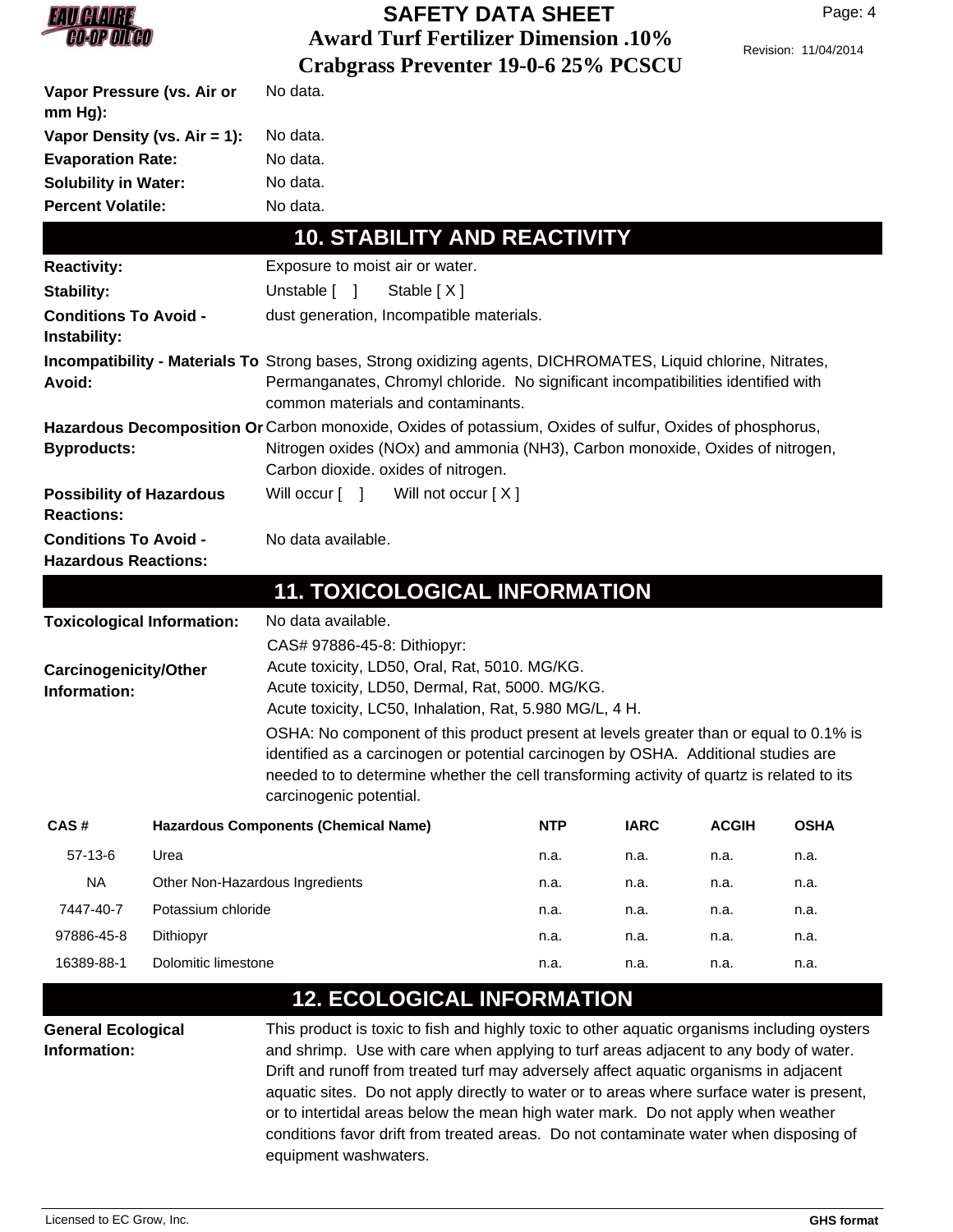

Revision: 11/04/2014

Page: 5

|                                                                                                                                                                                                                                                                                                                                                                                                                                                         |                                       |                                                                  | Crabgrass Preventer 19-0-0 25% PCSCO                                                                                                                                                                                                                                                                           |
|---------------------------------------------------------------------------------------------------------------------------------------------------------------------------------------------------------------------------------------------------------------------------------------------------------------------------------------------------------------------------------------------------------------------------------------------------------|---------------------------------------|------------------------------------------------------------------|----------------------------------------------------------------------------------------------------------------------------------------------------------------------------------------------------------------------------------------------------------------------------------------------------------------|
|                                                                                                                                                                                                                                                                                                                                                                                                                                                         |                                       |                                                                  | <b>13. DISPOSAL CONSIDERATIONS</b>                                                                                                                                                                                                                                                                             |
| Chemical waste generators must determine whether a discarded chemical is classified<br><b>Waste Disposal Method:</b><br>as a hazardous waste. US EPA guidelines for the classification determination are listed<br>in 40 CFR Parts 261. Additionally, waste generators must consult state and local<br>hazardous waste regulations to ensure complete and accurate classification.<br>RCRA P-Series: None listed.<br><b>RCRA U-Series: None listed.</b> |                                       |                                                                  |                                                                                                                                                                                                                                                                                                                |
|                                                                                                                                                                                                                                                                                                                                                                                                                                                         |                                       |                                                                  | <b>14. TRANSPORT INFORMATION</b>                                                                                                                                                                                                                                                                               |
| <b>GHS Classification:</b>                                                                                                                                                                                                                                                                                                                                                                                                                              |                                       |                                                                  | Serious Eye Damage/Eye Irritation, Category 2A - Warning! Causes serious eye irritation<br>Acute Toxicity: Inhalation, Category 4 - Warning! Harmful if inhaled<br>Acute Toxicity: Oral, Category 4 - Warning! Harmful if swallowed<br>Skin Corrosion/Irritation, Category 2 - Warning! Causes skin irritation |
|                                                                                                                                                                                                                                                                                                                                                                                                                                                         | <b>LAND TRANSPORT (US DOT):</b>       |                                                                  |                                                                                                                                                                                                                                                                                                                |
| <b>UN/NA Number:</b>                                                                                                                                                                                                                                                                                                                                                                                                                                    | <b>DOT Hazard Class:</b>              | DOT Proper Shipping Name: Not regulated as a hazardous material. |                                                                                                                                                                                                                                                                                                                |
|                                                                                                                                                                                                                                                                                                                                                                                                                                                         | <b>LAND TRANSPORT (Canadian TDG):</b> |                                                                  |                                                                                                                                                                                                                                                                                                                |
|                                                                                                                                                                                                                                                                                                                                                                                                                                                         | <b>TDG Shipping Name:</b>             | No information available.                                        |                                                                                                                                                                                                                                                                                                                |
|                                                                                                                                                                                                                                                                                                                                                                                                                                                         |                                       |                                                                  | <b>15. REGULATORY INFORMATION</b>                                                                                                                                                                                                                                                                              |
| CAS#                                                                                                                                                                                                                                                                                                                                                                                                                                                    |                                       | <b>Hazardous Components (Chemical Name)</b>                      | <b>Other US EPA or State Lists</b>                                                                                                                                                                                                                                                                             |
| $57-13-6$                                                                                                                                                                                                                                                                                                                                                                                                                                               | Urea                                  |                                                                  | CAA HAP, ODC: No; CWA NPDES: No; TSCA: Inventory, 8A<br>CAIR; CA PROP.65: No; CA TAC, Title 8: No; WI Air: No                                                                                                                                                                                                  |
| <b>NA</b>                                                                                                                                                                                                                                                                                                                                                                                                                                               |                                       | Other Non-Hazardous Ingredients                                  | CAA HAP, ODC: No; CWA NPDES: No; TSCA: No; CA                                                                                                                                                                                                                                                                  |

|            |                     | PROP.65: No: CA TAC, Title 8: No: WI Air: No         |
|------------|---------------------|------------------------------------------------------|
| 7447-40-7  | Potassium chloride  | CAA HAP, ODC: No: CWA NPDES: No: TSCA: Inventory: CA |
|            |                     | PROP.65: No: CA TAC, Title 8: No: WI Air: No         |
| 97886-45-8 | Dithiopyr           | CAA HAP, ODC: No; CWA NPDES: No; TSCA: No; CA        |
|            |                     | PROP.65: No: CA TAC, Title 8: No: WI Air: No         |
| 16389-88-1 | Dolomitic limestone | CAA HAP, ODC: No: CWA NPDES: No: TSCA: Inventory: CA |
|            |                     | PROP.65: No; CA TAC, Title 8: No; WI Air: No         |

This chemical is a pesticide product registered by the Environmental Protection Agency and is subject to certain labeling requirements under federal pesticide law. These requirements differ from the classification criteria and hazard information required for safety data sheets, and for workplace labels of non-pesticide chemicals. Following is the hazard information as required on the pesticide label: **Regulatory Information:**

> CAUTION: Causes eye irritation. Harmful if inhaled. Avoid contact with eyes or clothing. Avoid breathing dust. Wash thoroughly with soap and water after handling. Remove contaminated clothing and wash before reuse. Prolonged or frequently repeated skin contact while handling this material may cause allergic reaction in some individuals.